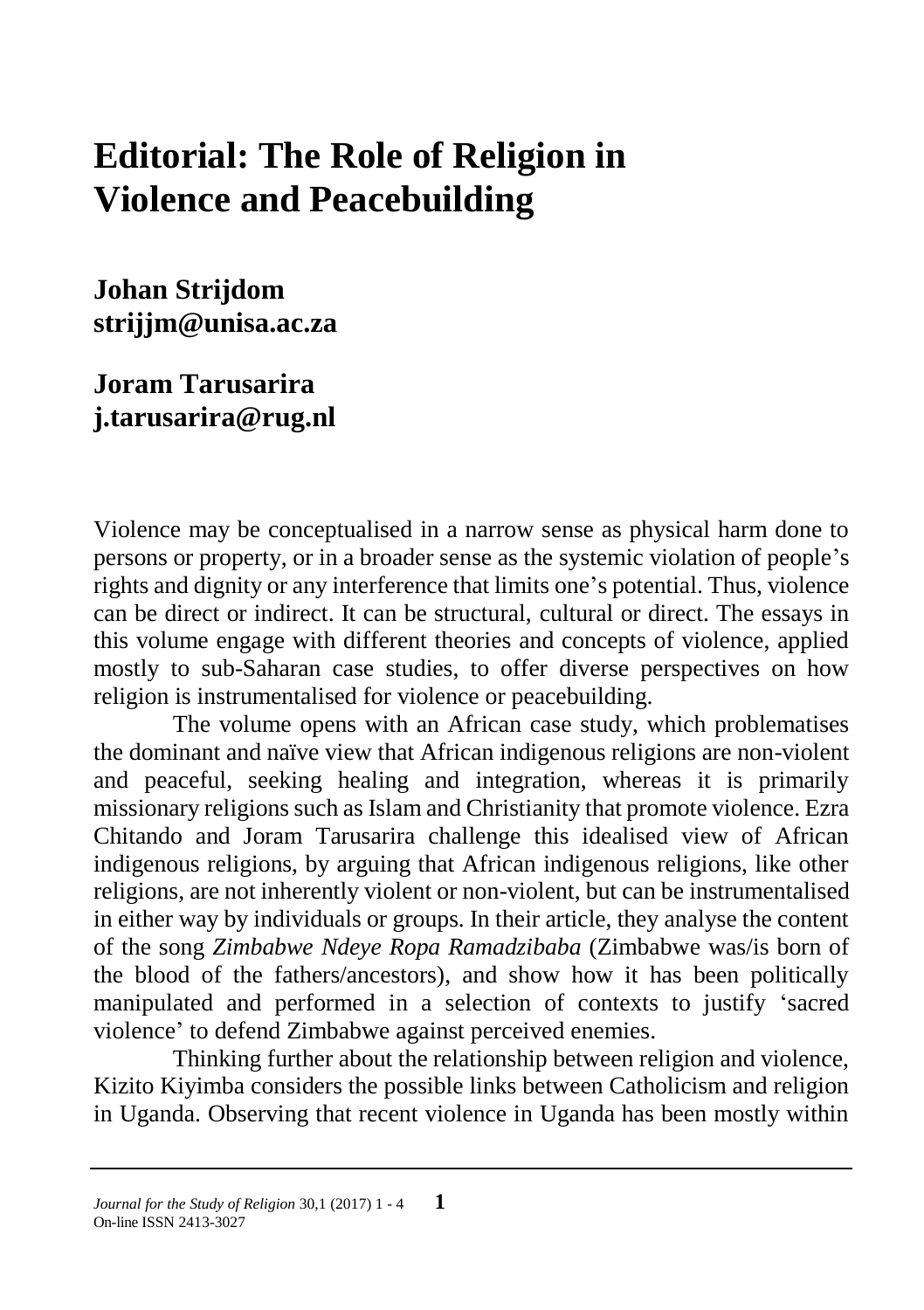the Catholic religious space, he wonders about the epistemic links between Catholicism and violence within the Ugandan context. To propose an answer, he takes into account the views of both perpetrators and victims of the violence, by analysing four cases: the Uganda Martyrs; Ms Alice Lakwena and the Holy Spirit Movement; Mr Joseph Kony and the Lord's Resistance Army; and Ms Ceredonia Mwerinde and the Movement for the Restoration of the Ten Commandments of God. His conclusion is that the epistemic links should be seen as justificatory rather than causal.

Kingsley Amaechi, in his article, uses Social Movement Theory to understand the northern Nigerian-born Boko Haram's choice for a violent strategy, notably suicide bombing. Based on previous research and semistructured interviews with pertinent participants in Nigeria, he argues that the choice of this Salafi-Islamist group for a violent strategy should not be seen in isolation, but needs to be analysed as a choice that has evolved over a period of time as the group has developed violent ways to achieve its goals within a specific social-political context and with material support and other resources from similar-oriented organisations from outside the country.

Victor Counted proposes another theory, which attempts to explain religious violence psychologically. Deploying attachment theory, the article discusses the ways in which attachment disruptions might increase the risk of adult religious psychopathology. If the relationship between a religious believer and a religious figure can be understood as an attachment experience crucial to identity formation and providing a sense of safety, the disruption of such a bond by slandering or acting against the religious figure may predispose the believer to respond violently as a way to protect the attachment bond. Counted argues his point by applying the theory to three cases, namely Charlie Hebdo vs al-Qaeda, Boko Haram vs the Nigerian government, and Pastor Terry Jones vs Islamic radicalization.

Turning our attention to women, Molly Manyonganise focuses on the often excluded voices and experiences of women, not only in contexts of political conflict and violence, but also peace and reconciliation. Using the case study of a platform called Churches in Manicaland (CiM), in Zimbabwe, she observes that women suffer significantly due to political conflict and violence, but the role they are afforded in building peace and transforming the conflict is minimal. Her study of the CiM platform, building on extant literature and interviews, revealed that CiM did not make a deliberate effort to involve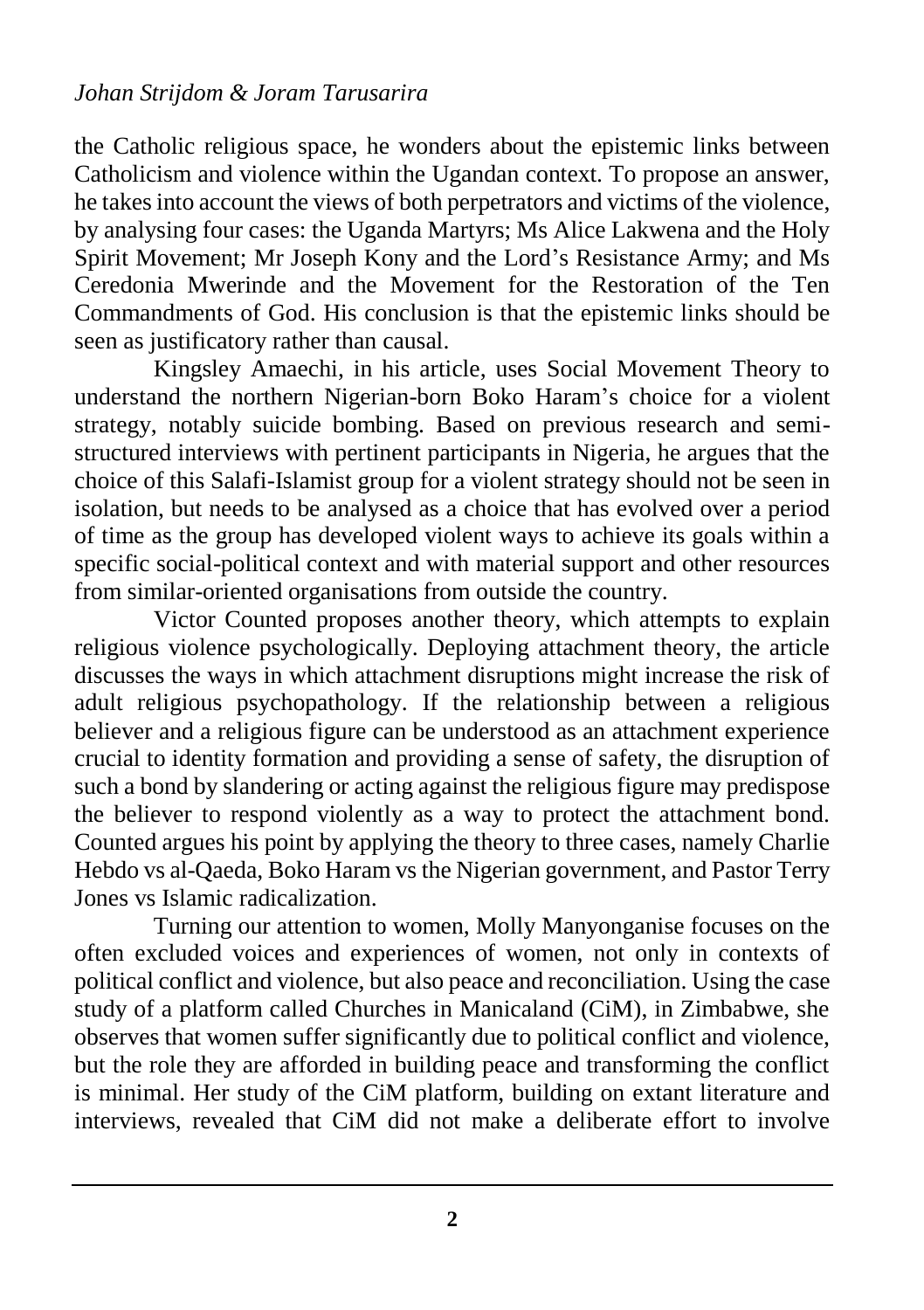women to address issues affecting women. CiM's activities have, in other words, been gender-blind.

In their article, Mariam B. Khan and Fatima Seedat study ways in which pious Muslim wives on the east coast of South Africa, in order to ensure peaceful homes and out of a sense of religious duty, negotiate domestic conflicts of married life, in part by being sexually available and pleasing to their husbands regardless of personal desire. As such it intends to be a qualitative case study of the intersections of gender, religion and sexual and reproductive health and rights of Muslim wives. They argue that although these women's negotiations in the home expand ideas of peace-making, their sexual choices raise ethical concerns on mutual consent, as well as questions around cultural violence. The article thus investigates the interplay of choice and obligation in the negotiation of the pietistic aspiration of peace and tranquillity in the home. This article brings to the foreground security in the home as an example of micro conflicts, which is often overshadowed by macro conflict such as security on the battle front.

Lastly, Francis Benyah focuses on how religious ideologies and foundations can contribute to violence against albinos in Ghana. It engages with the following questions: how do religious beliefs and cultural values contribute to the plights of albinos in Ghana? What is the place of albinos within Ghanaian socio-religious space? And, how can the inculturation of human rights help mitigate the violence against albinos in Ghana? Benyah argues that the condition of albinism is religiously explained and once something is religiously explained it becomes forceful because religion plays an essential role in various aspects of the Ghanaian society and culture. Against the preceding, Benyah discusses how the inculturation of human rights, such as the *Universal Declaration of Human Rights (UDHR)* and all other major international and regional human rights instruments which variously state that no one shall be discriminated against on the basis of colour, birth, health, or other status, can help mitigate the violence that is perpetrated against persons with albinism.

These different perspectives on the role of religion in violence and peacebuilding, produced by theoretically informed analyses of mostly sub-Saharan case studies, demonstrate that academic work is not only useful in analysing critical problems in society, but is also an ethical imperative.

As guest editors we would like to thank the 15 authors who submitted articles for this volume, and the more than 30 reviewers who peer-reviewed